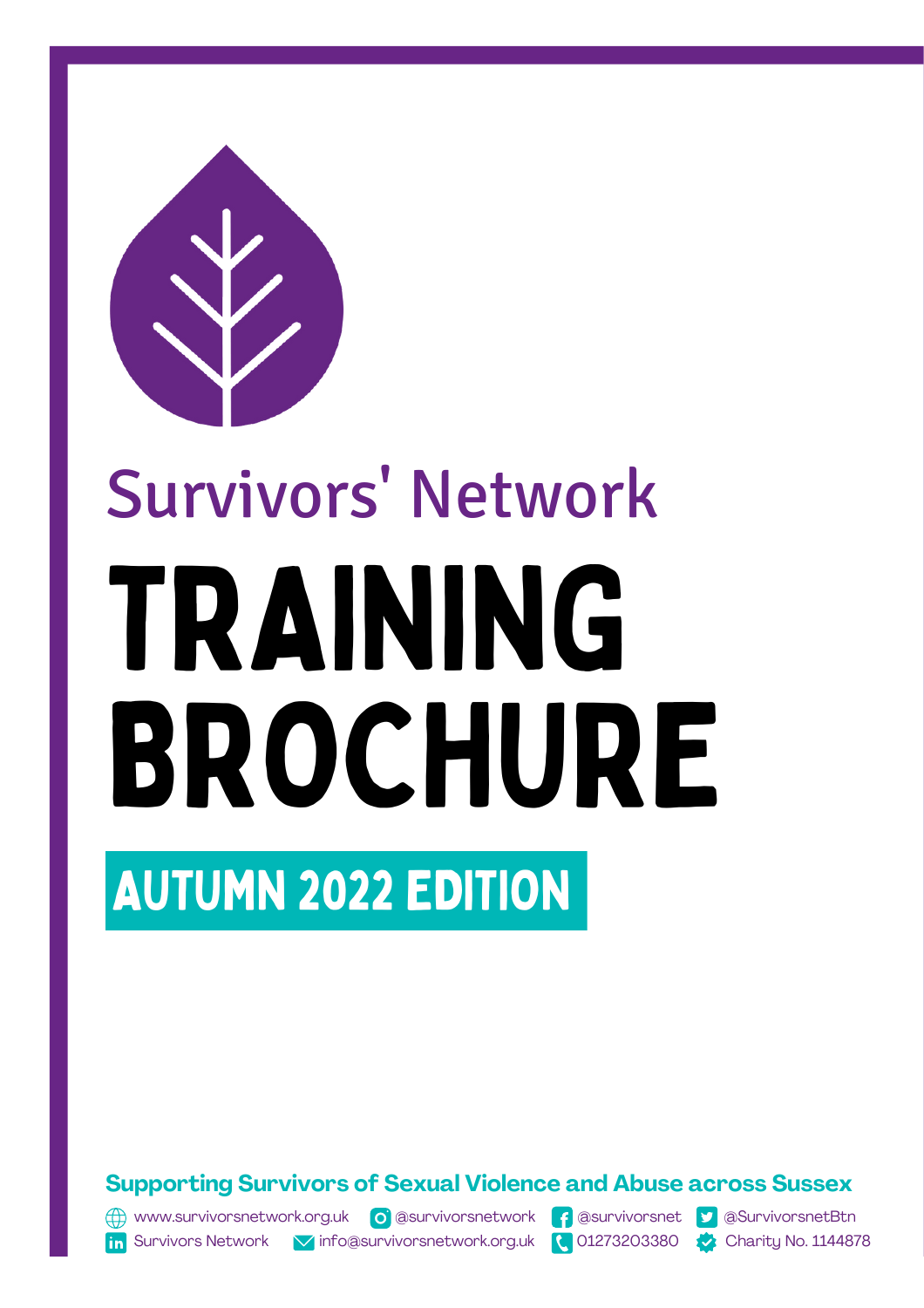## **CONTENTS**

| $\overline{\mathbf{1}}$ |
|-------------------------|
| 4                       |
| 8                       |
| $\boldsymbol{9}$        |
| $\boldsymbol{9}$        |
| 10                      |
| 11                      |
| 12                      |
| 12                      |
| 13                      |
| 14                      |
| 15                      |
| 16                      |
| 17                      |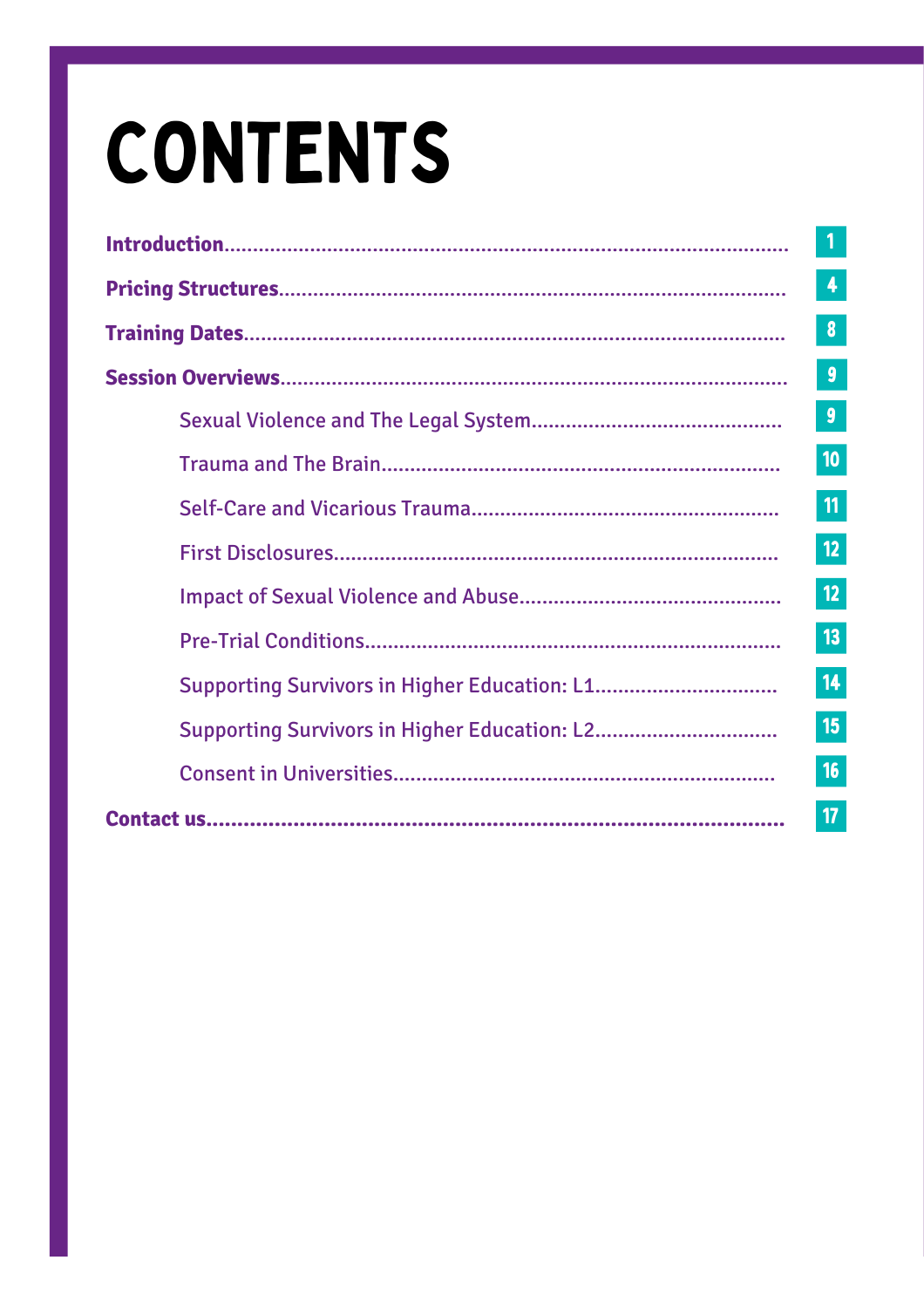## INTRODUCTION

## WHO ARE WE?

Survivors' Network is the Rape Crisis Centre for Sussex. Our frontline services provide specialist, trauma-informed support to survivors of sexual violence, abuse and harassment across Sussex. We also deliver training, culture change and campaigning work across the county, to empower our communities to stand up against sexual violence.

## WHY SIGN UP TO OUR TRAINING?

- To dispel myths surrounding rape, sexual abuse and sexual assault.
- To understand how sexual violence and the systems that respond to it fit into wider oppressive systems of violence.
- To understand the impact that these experiences may have on survivors, their family and friends.
- To prepare to respond appropriately to survivors in any context.
- To learn about legal duties and safeguarding procedures.
- To know how to refer and signpost to other agencies and organisations.

## WHO IS OUR TRAINING AIMED AT?

Our training sessions are aimed at supporting anyone who may come into contact with survivors of sexual violence, abuse and/or harassment.

This includes, but is not limited to:

- Healthcare professionals
- Social workers
- Benefit, welfare and housing staff
- Youth workers
- Education staff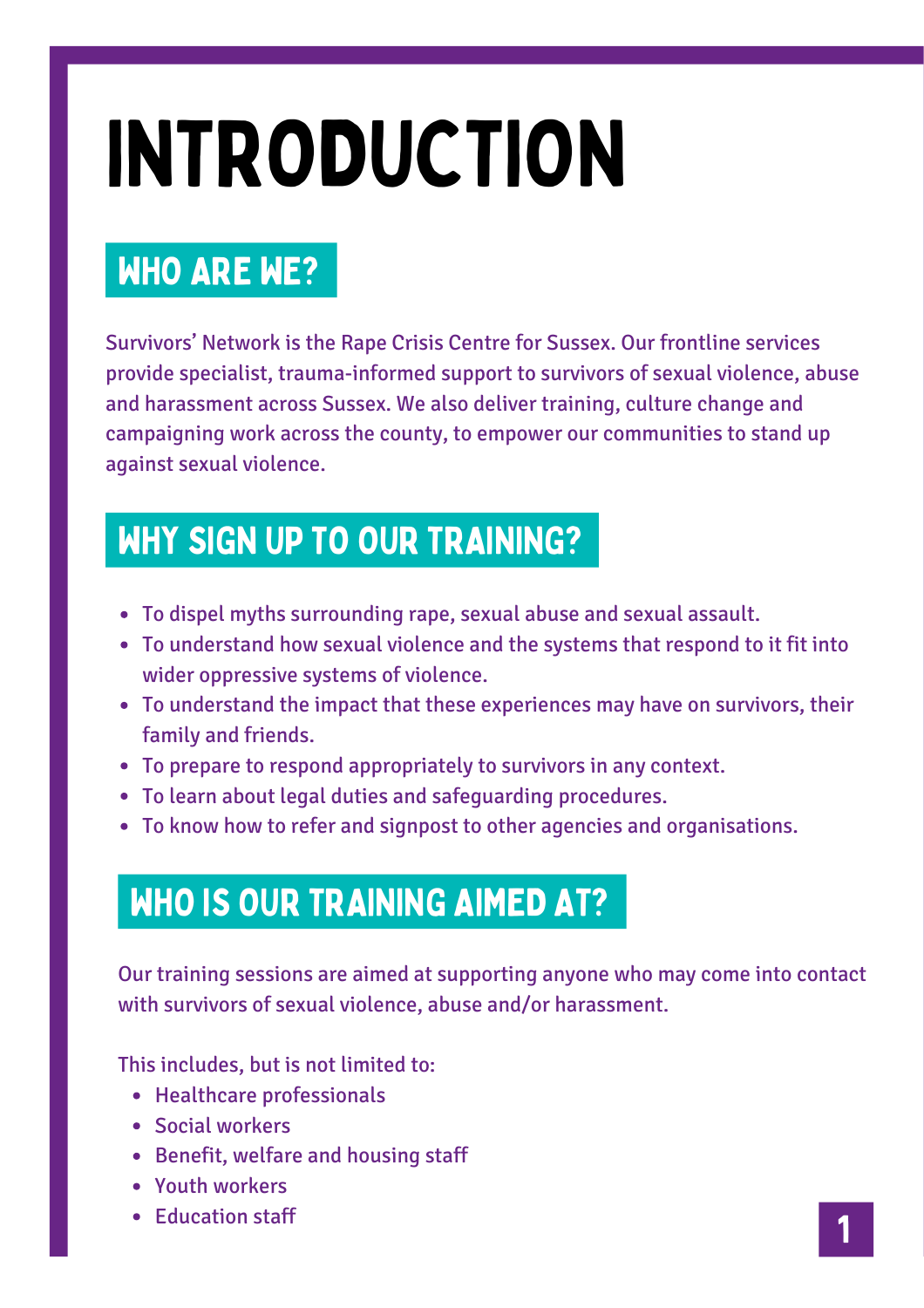- Therapists and counsellors
- Parents and carers
- Legal and court staff
- Police officers
- People working in the prison service
- People working in the voluntary sector

Attending our training is especially important for professionals, as employers have a responsibility to ensure that their staff are appropriately trained and cared for when supporting survivors.

Our training aims to embed an intersectional understanding of feminism and be trauma-informed in its approach.

### WHAT ARE OUR TRAINING OFFERS?

We have 3 available training offers;

- **'Changing the Culture' sessions.** These sessions are organised once a quarter and are open to all individuals.
- **'Off-the-Shelf' sessions.** These are our existing training sessions that are delivered as a closed session for your team only.
- **Bespoke sessions.** Training which is tailored to your organisation's needs, with the option of covering specific topics and areas requested by you.

Alongside our training, we also offer **consultancy.**

### WHERE IS THE TRAINING HELD?

For the foreseeable future, due to Covid-19 restrictions, all our training is currently delivered online via Zoom.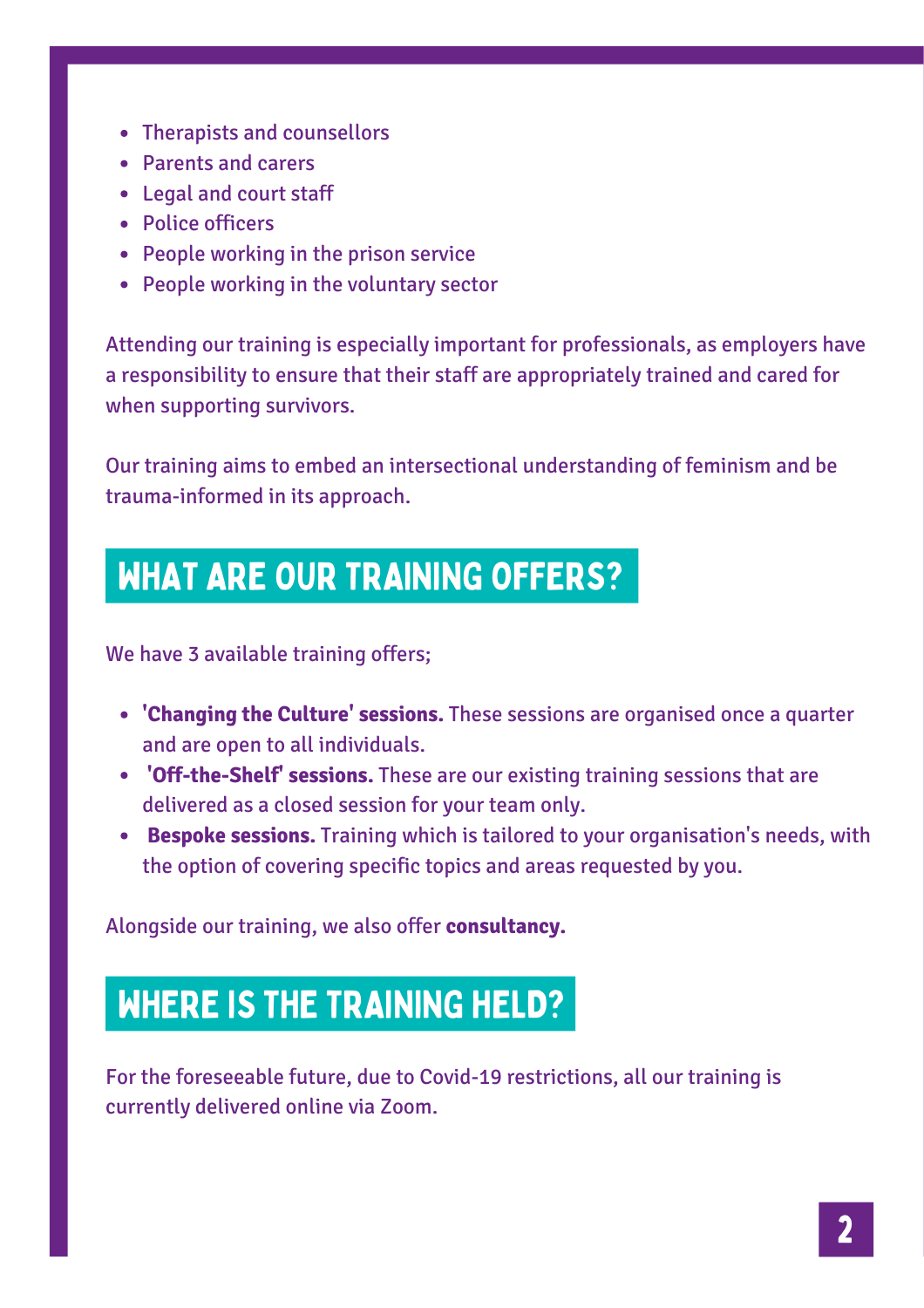## WHEN IS THE TRAINING HELD?

The dates and times for our upcoming 'Changing the Culture' sessions can be found on page 8.

Our 'Off-the-Shelf' and 'Bespoke' sessions are arranged in advance, to be delivered at a specific date and time that suits both parties best.

## HOW DO YOU BOOK OUR TRAINING?

You can sign-up to our upcoming 'Changing the Culture' sessions via the Eventbrite links on page 8.

Alternatively, to arrange one of our 'Off-the-Shelf' or 'Bespoke' sessions, enquire about our consultancy services, or if you have any other training related questions, please get in touch with us using the contact details on page 17.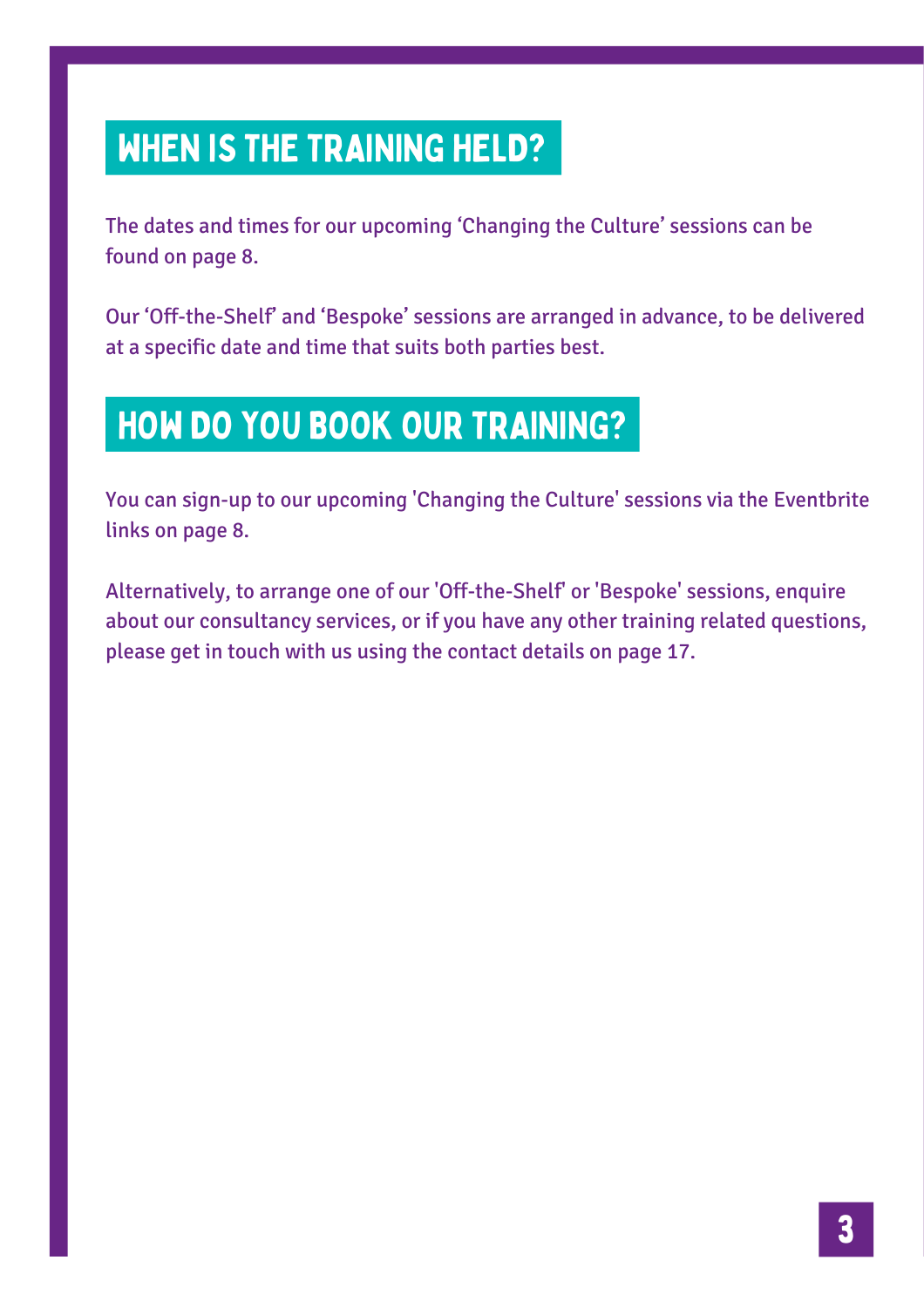## PRICING STRUCTURES

If you have a bespoke requirement or limited budget, please don't hesitate to get in touch so we can discuss this. We may be able to offer further reduction.

## CHANGING THE CULTURE SESSIONS

| <b>Rate</b>                                                                                                                        | <b>Full Day</b><br>(per person) | <b>Half Day</b><br>(per person) |
|------------------------------------------------------------------------------------------------------------------------------------|---------------------------------|---------------------------------|
| <b>Full rate</b><br>(Private sector, including private<br>education, and charities & organisations<br>with annual income over £1m) | £125                            | £65                             |
| 50% Subsidy<br>(Statutory sector, NHS, state schools,<br>and charities & organisations with annual<br>income under £1m)            | £65                             | £35                             |
| <b>Specialist Changing The Culture sessions</b><br>(Trauma and the Brain, Pre-Trial Conditions)                                    |                                 |                                 |
| <b>Rate</b>                                                                                                                        | <b>Full Day</b><br>(per person) | <b>Half Day</b><br>(per person) |
| <b>Full rate</b> (please see criteria above)                                                                                       | £200                            | £100                            |
| <b>50% Subsidy</b> (please see criteria above)                                                                                     | £100                            | £50                             |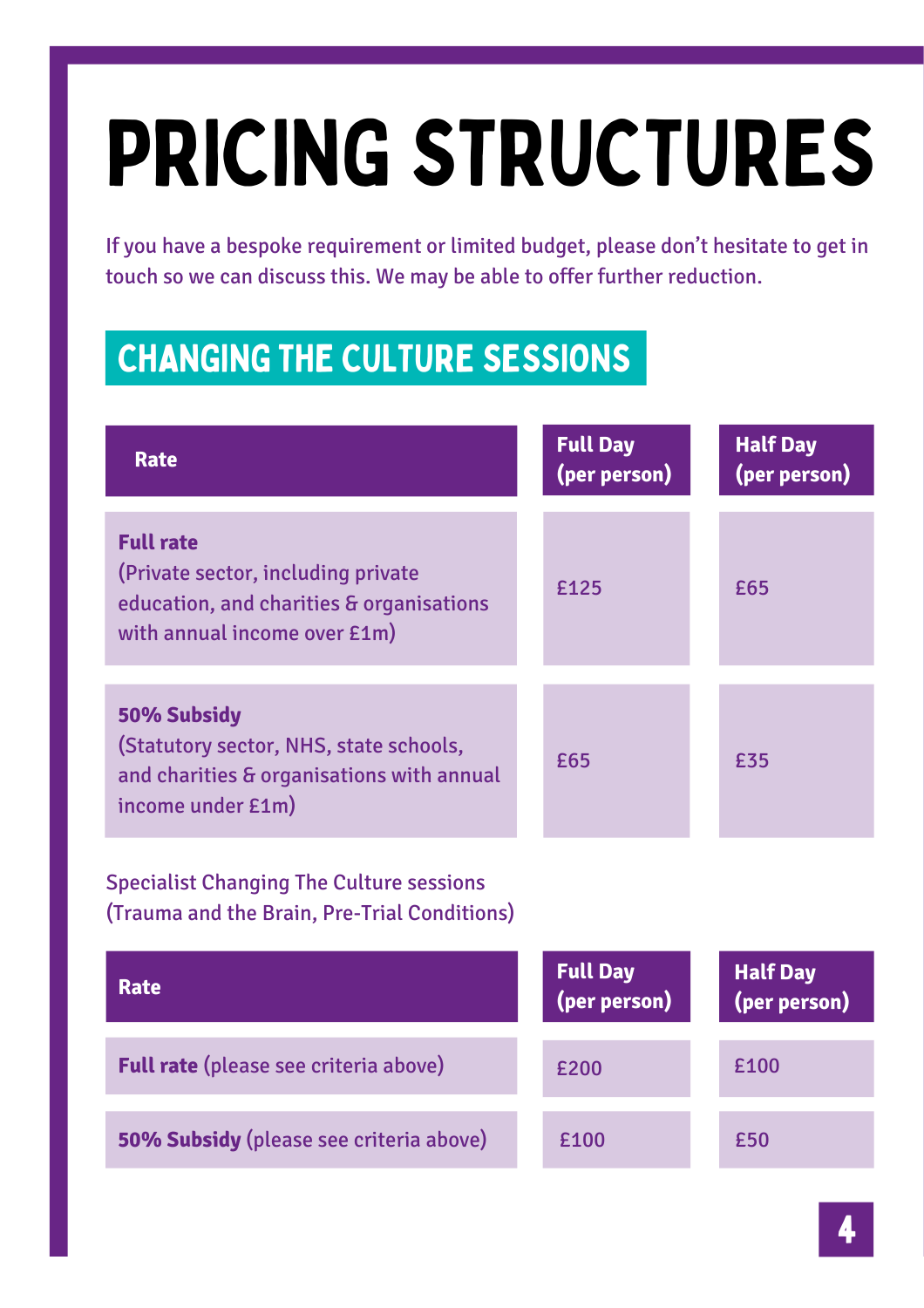#### **What's included?**

- First rate training delivery
- Certificate of completion

## OFF-THE-SHELF SESSIONS

| Rate                                                                                                                               | <b>Full Day</b> | <b>Half Day</b> |
|------------------------------------------------------------------------------------------------------------------------------------|-----------------|-----------------|
| <b>Full rate</b><br>(Private sector, including private<br>education, and charities & organisations<br>with annual income over £1m) | £1,250          | £625            |
| 50% Subsidy<br>(statutory sector, NHS, state schools, and<br>charities & organisations with annual<br>income under £1m)            | £625            | £310            |
| <b>Specialist Off-The-Shelf sessions</b><br>(Trauma and the Brain, Pre-Trial Conditions)                                           |                 |                 |

| Rate                                         | <b>Full Day</b><br>(per person) | Half Day<br>(per person) |
|----------------------------------------------|---------------------------------|--------------------------|
| <b>Full rate</b> (please see criteria above) | £1,450                          | £725                     |
| 50% Subsidy (please see criteria above)      | £725                            | £370                     |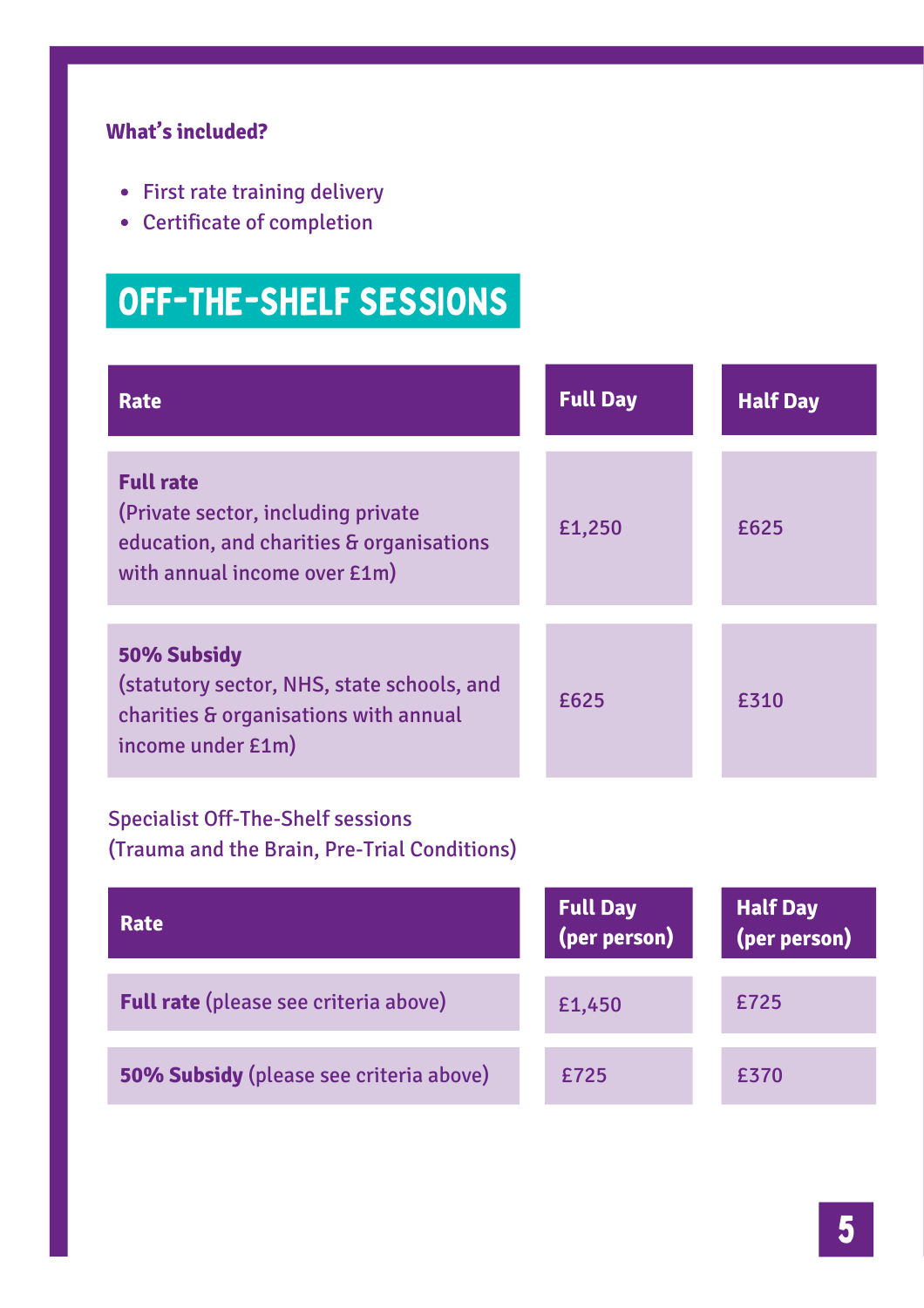#### **What's included?**

- First rate training delivery to your team
- Certificate of completion

## BESPOKE TRAINING

| <b>Rate</b>                                                                                                                         | <b>Full Day</b> | <b>Half Day</b> |
|-------------------------------------------------------------------------------------------------------------------------------------|-----------------|-----------------|
| <b>Full rate</b><br>(Private sector, including private)<br>education, and charities & organisations<br>with annual income over £1m) | £2,500          | £1,250          |
| 50% Subsidy<br>(statutory sector, NHS, state schools, and<br>charities & organisations with annual<br>income between £100k and £1m) | £1,250          | £625            |
| <b>75% Subsidy</b><br>(Community groups, small<br>organisations & charities with annual<br>income under £100K)                      | £625            | £310            |

#### **What's included?**

- A conversation with our trainer about what you would like included in the session
- Development of a bespoke session
- First rate training delivery
- Certificate of completion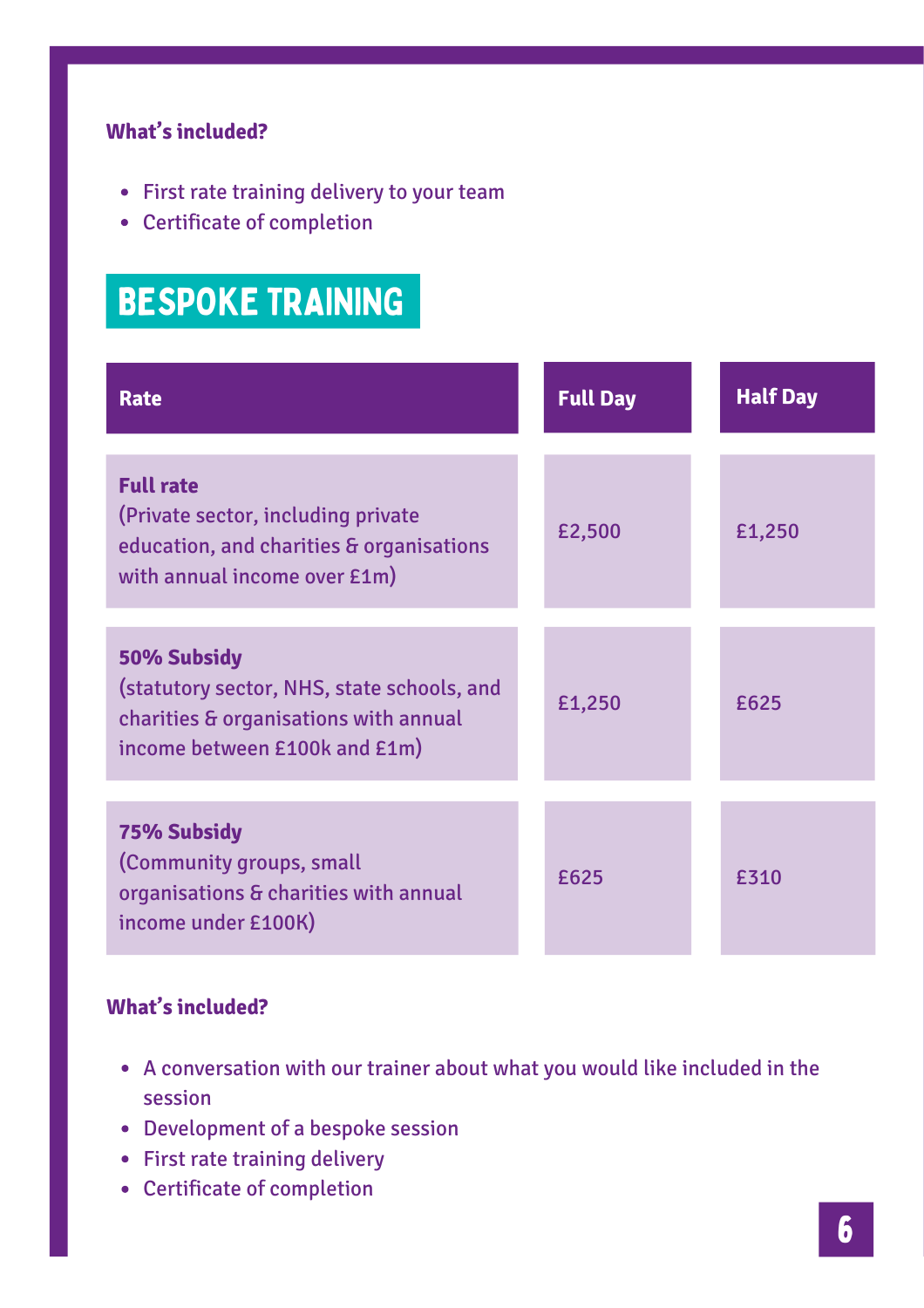## **CONSULTANCY**

| <b>Rate</b>                                                                                                                        | <b>Full Day</b> | <b>Hourly</b> |
|------------------------------------------------------------------------------------------------------------------------------------|-----------------|---------------|
| <b>Full rate</b><br>(Private sector, including private<br>education, and charities & organisations<br>with annual income over £1m) | £500            | £75           |
| 50% Subsidy<br>(statutory sector, NHS, state schools, and<br>charities & organisations with annual<br>income under £1m)            | £350            | £75           |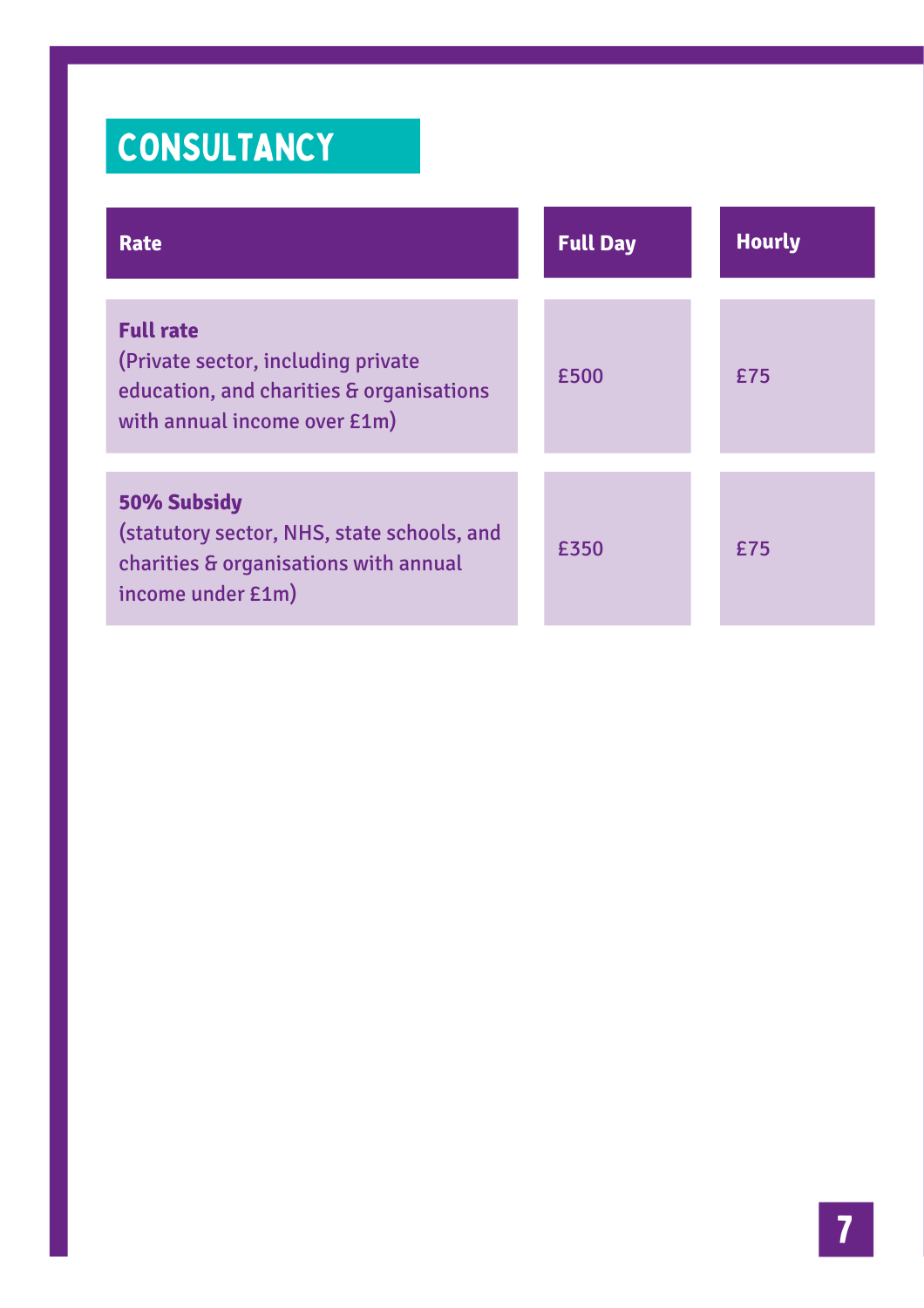## TRAINING DATES CHANGING THE CULTURE

| <b>Course Name/Code</b>                               | Date & Time               | <b>How to Book</b>        |
|-------------------------------------------------------|---------------------------|---------------------------|
| <b>Trauma and The Brain</b>                           | 07/10/2022<br>09:30-13:00 | <b>Eventbrite Sign Up</b> |
| <b>Pre-Trial Training</b>                             | 14/10/2022<br>09:30-16:30 | <b>Eventbrite Sign Up</b> |
| <b>Sexual Violence and the Legal</b><br><b>System</b> | 28/10/2022<br>10:00-13:30 | <b>Eventbrite Sign Up</b> |
| Self-Care and<br><b>Vicarious Trauma</b>              | 04/11/2022<br>09:30-13:00 | <b>Eventbrite Sign Up</b> |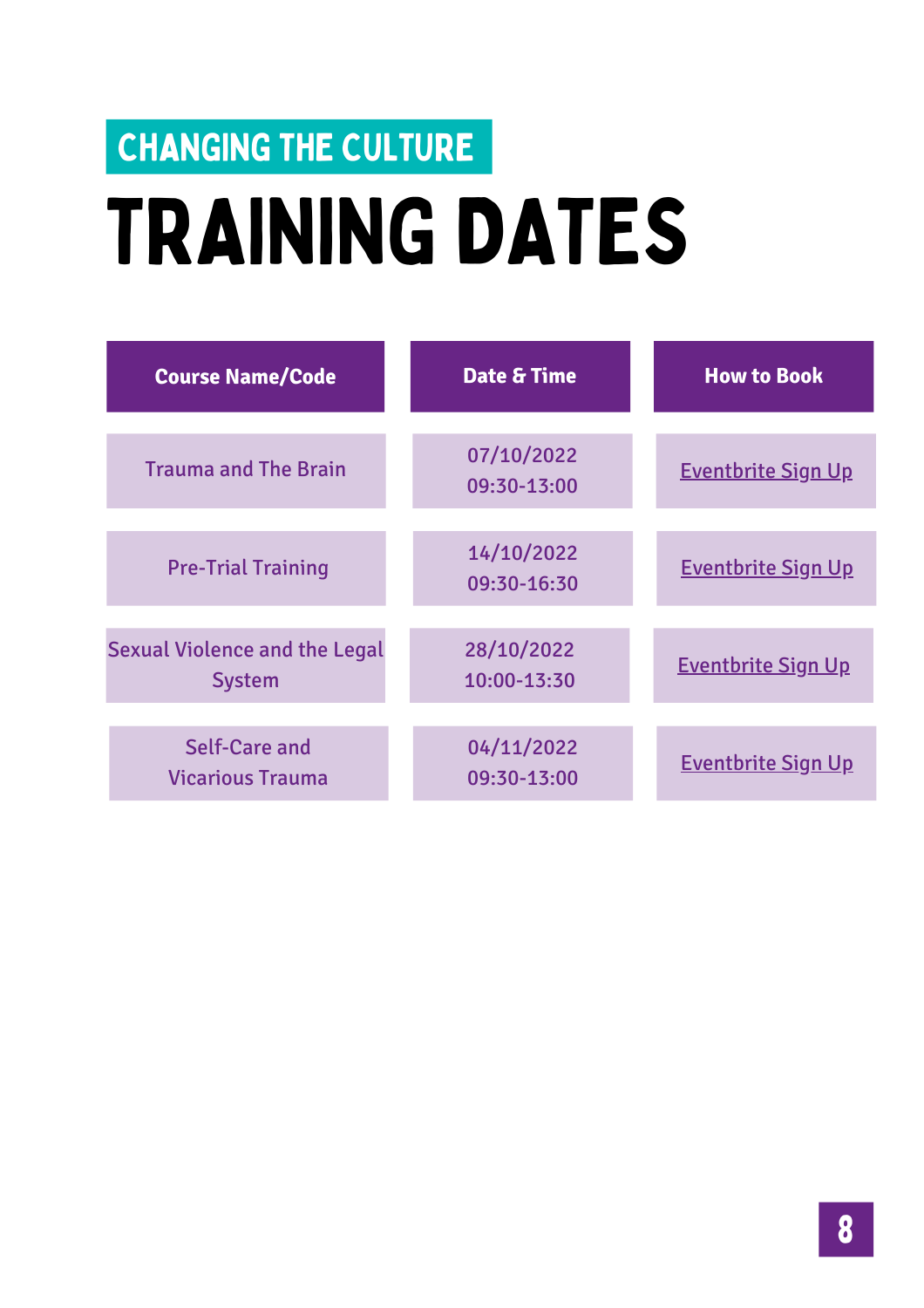## SESSION OVERVIEWS

The below overviews provide information about each of our training sessions, including their specific learning objectives and target audience.

These sessions can be either attended as one of our 'Changing the Culture' sessions which are open to all individuals (please see page 8 for more information about upcoming sessions), booked as an 'Off-the-Shelf' closed session to be delivered to your team only, or even adapted and tailored into a bespoke session to meet your organisation's unique and specific needs.

## SEXUAL VIOLENCE AND THE LEGAL SYSTEM

**Code: RLS**

#### **About this course:**

This training day has been designed to develop participants' knowledge and understanding of our legal system in relation to matters such as childhood sexual abuse and sexual violence, and what may arise when someone has reported such a crime to the police. The session will offer participants the opportunity to explore the criminal justice journey, as well as begin to consider the barriers which many groups may face when interacting with this system. At Survivors' Network we offer specialist independent support to survivors throughout the criminal justice process, so we are able to offer unique, trauma-informed insights to what can be unfamiliar and sometimes seemingly complex processes.

#### **Learning objectives:**

- Understand the law concerning sexual offences.
- Understand options of reporting such crimes to the police.
- Understand what happens in the criminal justice system.
- Understand the effects of the criminal justice system on survivors of sexual offences.
- Learn about possible supportive measures available.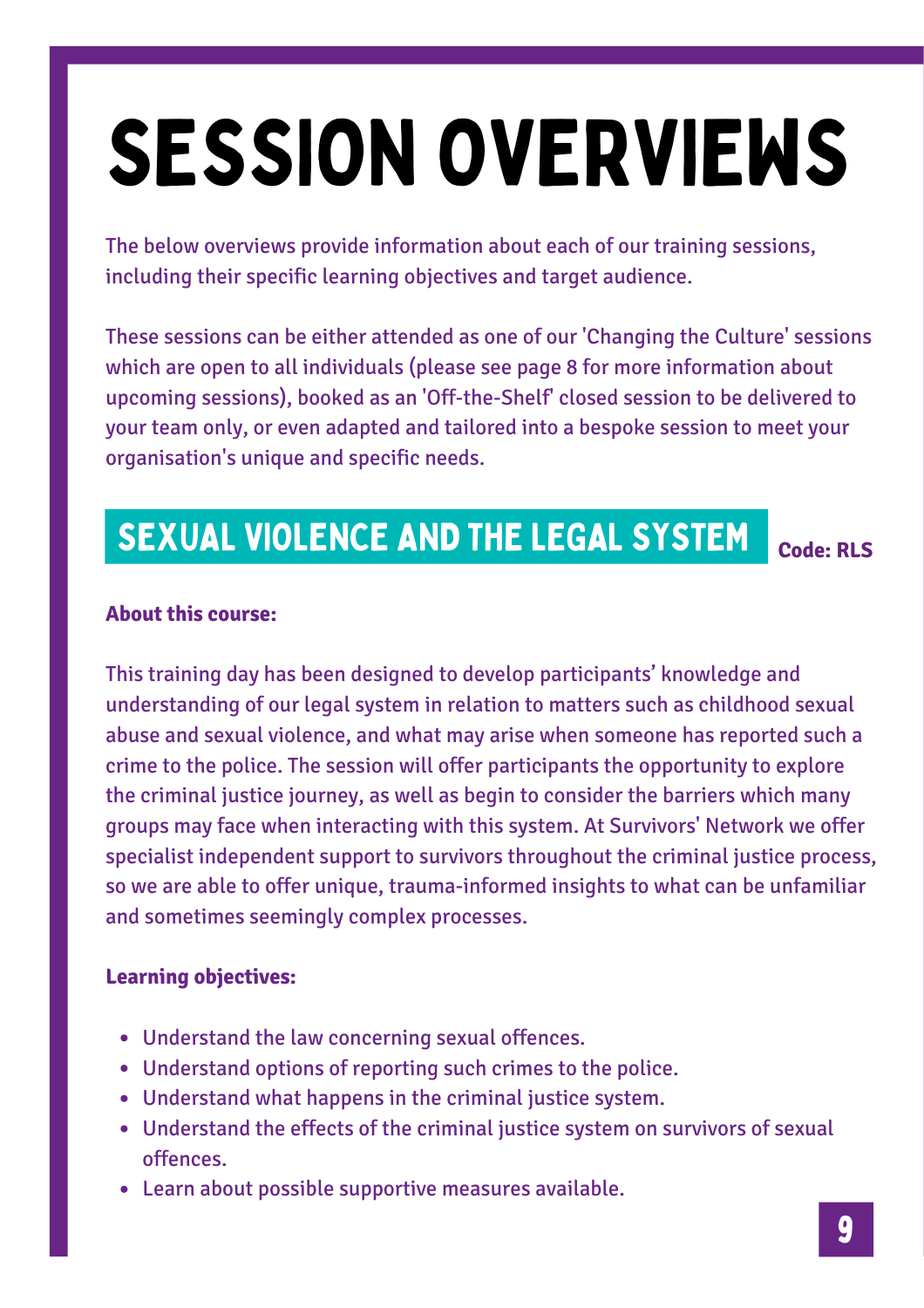#### **Who is this course for?**

The course is for anyone wanting to learn more about the way in which the systems in place respond to survivors of rape and sexual assault, and how these crimes may be dealt with. This may include frontline staff working with clients including healthcare professionals, social workers, frontline workers including benefit, welfare and housing staff, youth workers, education staff, therapists, counsellors, people working in the voluntary sector, or those operating in such fields at management level.

## TRAUMA AND THE BRAIN

**Code: TB**

#### **About this course:**

The experience and impact of trauma are not widely understood, which often leads to myths and misunderstandings in society, with significant implications for how this is lived and perceived. Individuals who experience traumatic events will react in different ways. The knowledge of the underlying mechanisms and structures will be a powerful tool in supporting someone who has experienced trauma, with ample research showing the impact of psycho-education on wellbeing and ability to cope.

#### **Learning objectives:**

- Explore key issues related to the experience of trauma.
- Increase understanding of the physiology of the traumatic experience.
- Understand how the perception of trauma impacts functioning.
- Share information, tools and resources that may assist in supporting clients.

#### **Who is this course for?**

The course is ideal for anyone wanting to learn more about psychological trauma, understanding the physiological mechanisms operating when we experience trauma, how our brain and body process it, as well as the implications in the development of traumatic symptomatology. It is relevant for anyone working with clients who have experienced trauma, with the goal of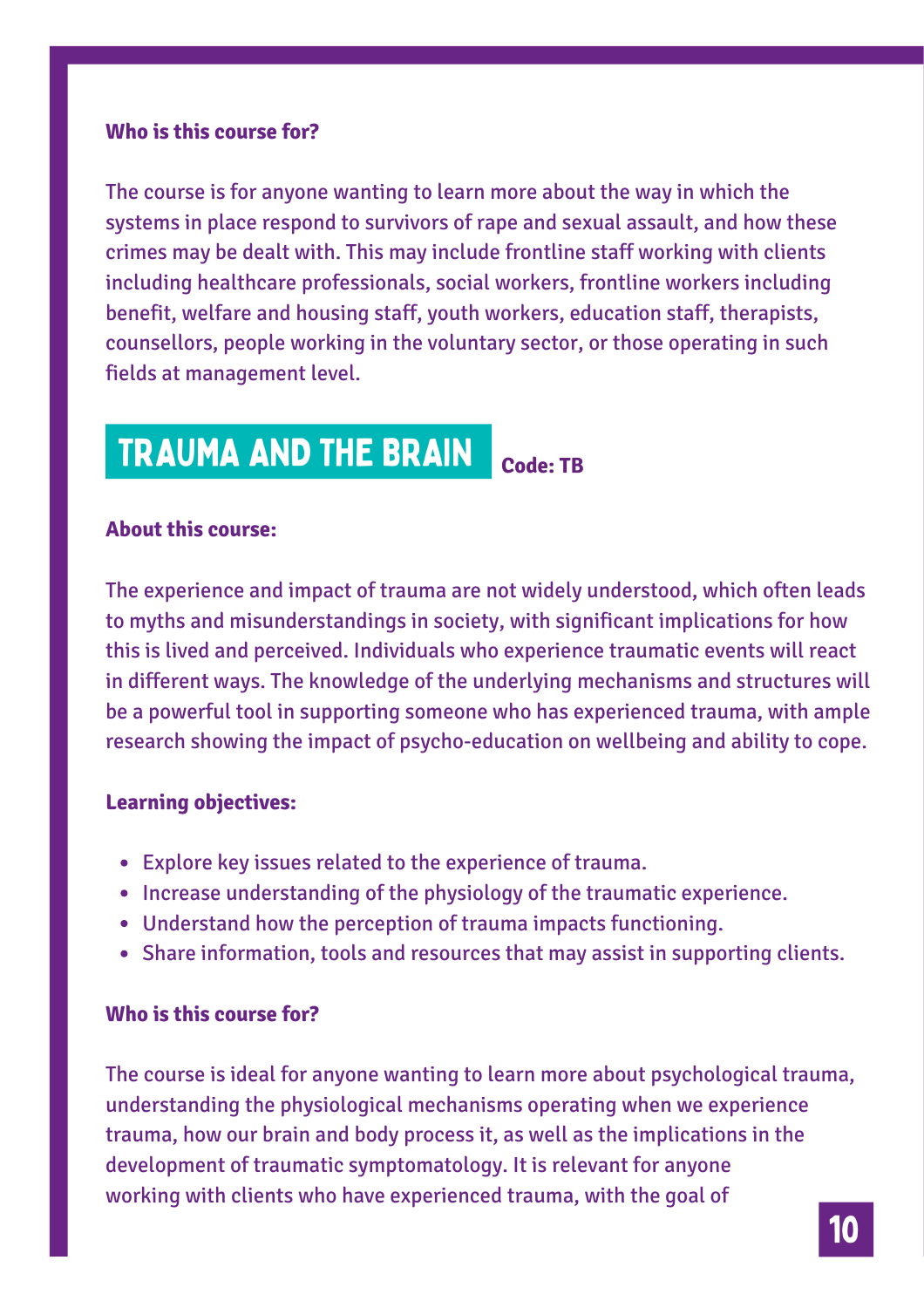using this knowledge to understand the impact this may have had and supporting these clients.

**Code: VT**

## SELF-CARE AND VICARIOUS TRAUMA

**About this course:**

This training day has been designed to develop participants' knowledge and understanding of vicarious trauma, secondary trauma, compassion fatigue and burnout. We will explore the signs and symptoms of each and the impact they can have on us as individuals, as well as on our work and workplace. We will discuss the benefits of self-care; the barriers to self-care; the various forms self-care might take. Participants will have the opportunity to learn stress management techniques and develop their own personal self-care kit.

#### **Learning objectives:**

- Gain a basic understanding of the impact of trauma on our brain.
- Understand the signs and causes of vicarious trauma, secondary trauma, compassion fatigue and burnout.
- Learn about the importance of boundaries.
- Explore a variety of self-care and resilience building tools and techniques.
- Develop a personal self-care plan to use in your daily home and work life.

#### **Who is this course for?**

The course is for anyone wanting to learn how those in helping roles might experience compassion fatigue or vicarious trauma and how to start considering managing the impact of stress using self-care strategies. This may include; frontline staff or volunteers, healthcare professionals, social workers, teacher and education staff, family workers, benefit, welfare and housing staff, youth workers, therapists, managers and those supporting staff, counsellors and people working in the voluntary sector.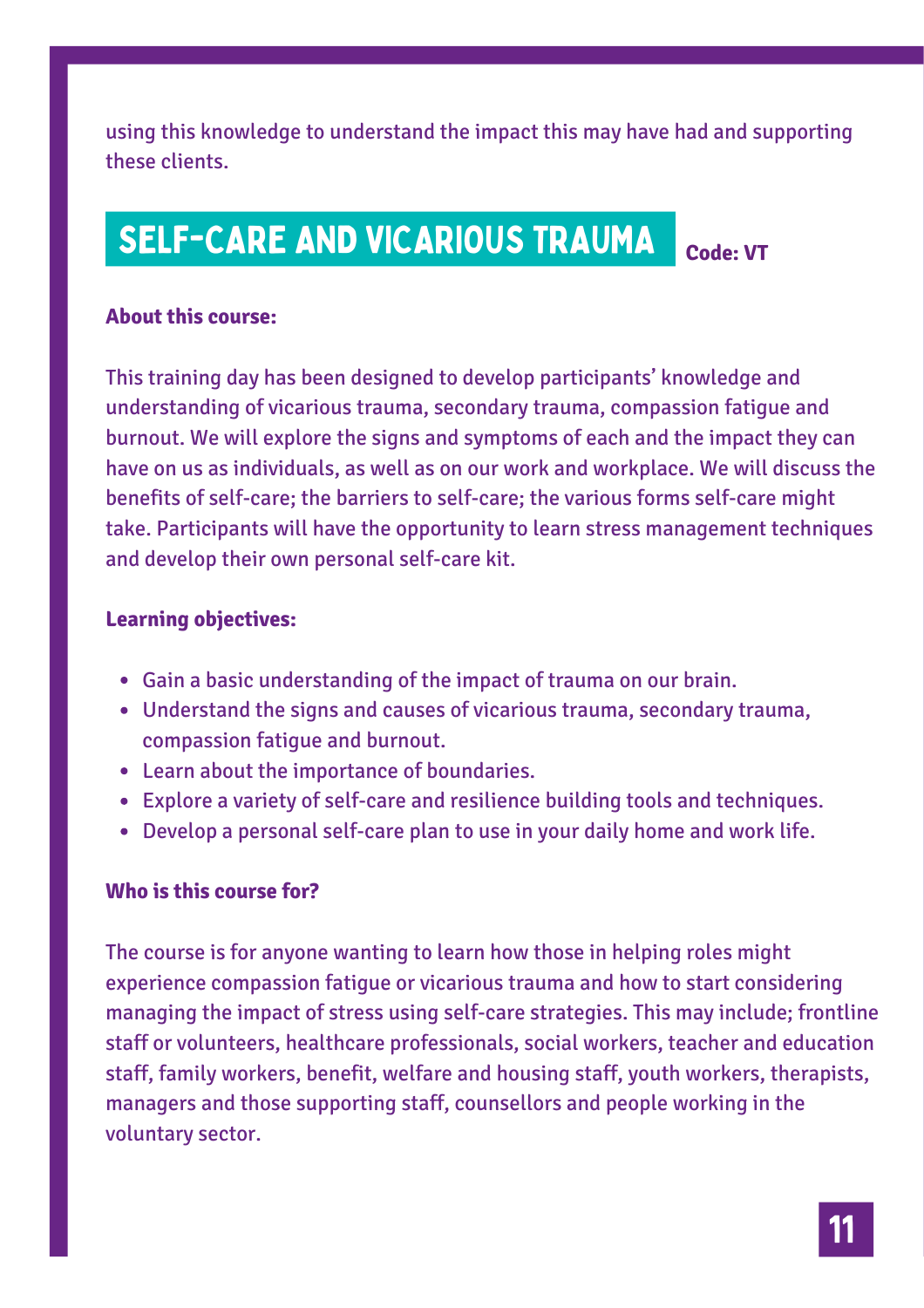## FIRST DISCLOSURES

#### **About this course:**

People working directly with the general public may at some point be the person that a survivor of sexual assault first talks to about their abuse. Would you or members of your team know how to react / what to say / what not to say / what your legal duty is / where to signpost? This course gives an overview of what to do when a person first discloses an incident or history of sexual abuse as well as practical advice about how to support an individual disclosing abuse.

**Code: FD**

#### **Learning objectives:**

- Develop a greater awareness of issues relating to sexual violence.
- Improve understanding of how trauma affects the brain.
- Increase confidence and ability in taking a first disclosure and offering advice to those who have experienced sexual violence.

#### **Who is this course for?**

All frontline staff working with clients including healthcare professionals, social workers, frontline workers including; benefit, welfare and housing staff, youth workers, education staff, therapists, counsellors, legal and court staff, police officers, prison service, people working in the voluntary sector, strategic managers and decision makers.

## IMPACT OF SEXUAL VIOLENCE AND ABUSE

**Code: ISVA**

#### **About this course:**

The impact of rape and sexual assault is varied and complex. Individuals react in different ways at different times and in the same way that no two people are the same, each person who has experienced sexual violence will react in a different way. Learning about the impact of rape and sexual assault will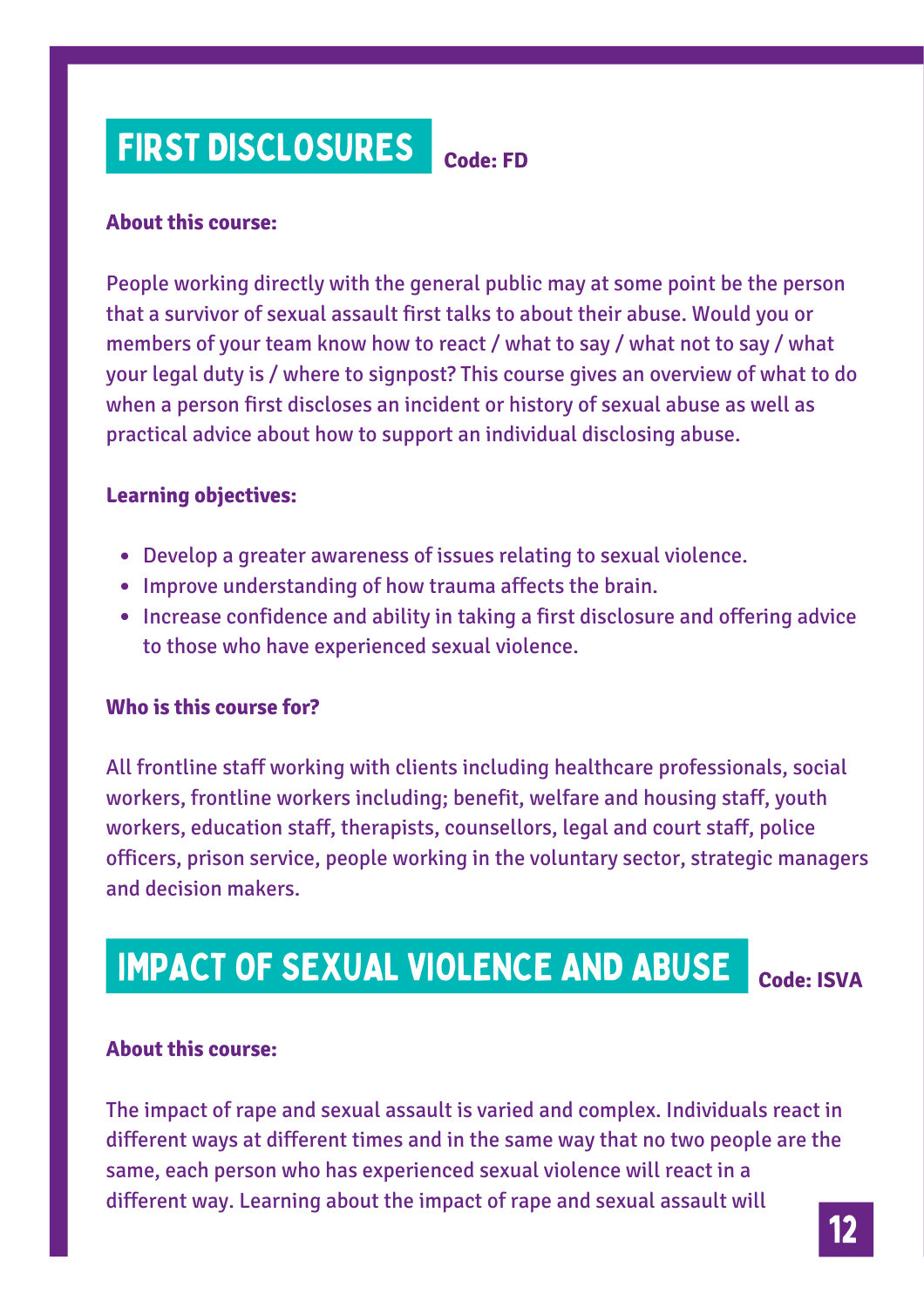help anyone working with or supporting a survivor to gain a better understanding about what they may be experiencing. This course helps to challenge myths surrounding expected reactions to rape and sexual assault, and to understand the processes at play that may bring about different responses and reactions, in the moment and afterwards. We will go on to consider some practical ways in which we may respond, support that is available locally and nationally, and move on to reflect on the impact that supporting someone who has been through these experiences can have on us.

#### **Learning objectives:**

- Define sexual violence and abuse.
- Explore myths about rape and sexual violence and/or abuse.
- Describe trauma and its impact.
- Describe the impact of sexual violence and abuse on the health and wellbeing of the survivor.
- Identify and implement support measures for survivors.
- Explain what services and support are available in the city.
- Identify own needs as a supporter.

#### **Who is this course for?**

Anyone who wants to know more about how rape or sexual violence impacts people, for personal or professional reasons. This course is intended to offer an introductory understanding of sexual violence and the impact of this, and will provide a good foundation to further learning.

## **PRE-TRIAL CONDITIONS** Code: PT

#### **About this course:**

The term 'pre-trial' therapy refers to therapy in which the client has an open police investigation that may lead to a criminal trial. Following pre-trial therapy guidelines is essential when supporting clients, so as to not adversely affect the outcome of their court case. Public discourse around sexual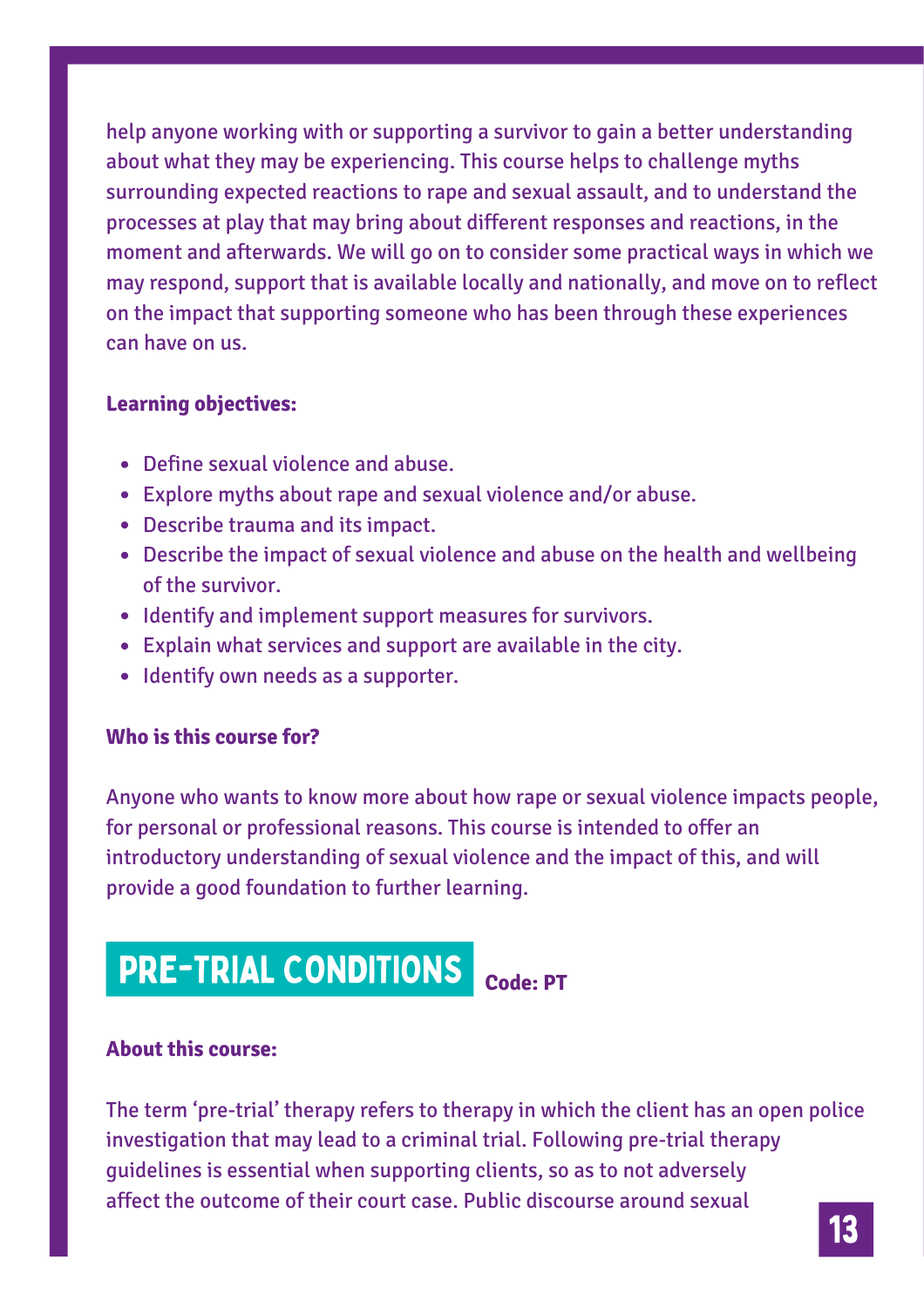and domestic violence, such as the #MeToo movement, has led to an increase in reports to the police and involvement in the criminal justice system. An awareness of pre-trial therapy guidance has never been more relevant to therapists and professionals supporting vulnerable people.

#### **Learning objectives:**

- Explore key issues related to supporting pre-trial clients.
- Increase understanding of the criminal justice system, in relation to vulnerable witnesses.
- Challenge misconceptions that can create barriers for pre-trial clients.
- Share tools and techniques to help us work more effectively with pre-trial clients .

#### **Who is this course for?**

Any counsellor/psychotherapist or professional working in a support role, particularly where clients are likely to be involved in the criminal justice system. Essential for those supporting survivors of sexual or domestic violence.

### SUPPORTING SURVIVORS IN HIGHER EDUCATION: BASIC AWARENESS – LEVEL 1 **Code: HE/FT BA**

#### **About this course**

This trainingcourse pulls together key aspects of our core training packages to introduce participants to the varied ways that rape and sexual assault can impact on an individual, to help anyone working with or supporting a survivor to gain a better understanding of what they may be experiencing.There will be moments of particular focus on the impact on students who have experienced sexual assault or abuse.

#### **Learning objectives:**

Define sexual violence and abuse.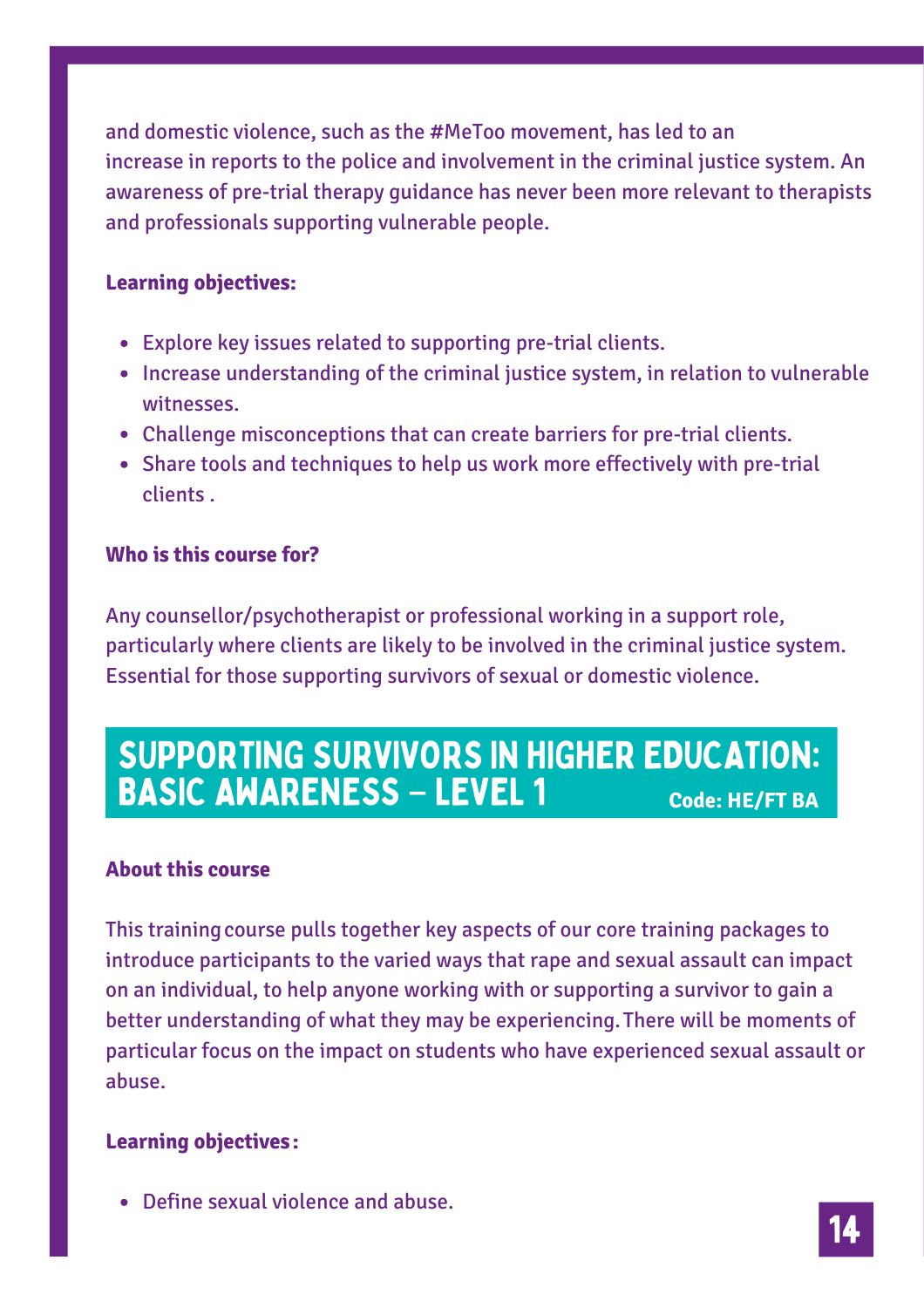- Describe the long and short term effects of sexual violence.
- Explore sexual violence in a Higher Education setting.
- Learn practical tips for supporting someone who has experienced sexual violence.
- Identify support available for survivors.

#### **Who is this course for?**

We believe that all staff working in an HE or FE context should have a foundational understanding of sexual violence, since they are likely interacting with survivors. This course is aimed at anyone working in that setting and provides that foundation.

### SUPPORTING SURVIVORS IN HIGHER EDUCATION: DEEPENING UNDERSTANDING **–** LEVEL 2 **Code: HE/FT DU**

#### **About this course:**

This trainingcourse could either be attended as a stand-alone session, or could be attended following completion of the Level 1 Basic Awareness course. This course pulls together key aspects of our core training packages and combines them with specialist focus on survivors in a Higher Education setting. The course aims to think more deeply about what makes an effective response process in a Higher Education setting and explores how to take a first disclosure.

#### **Learning objectives:**

- Explore what makes an effective response to sexual violence.
- Understand reporting options available.
- Explore ways to respond to first disclosures effectively.
- Explore a variety of grounding techniques.

#### **Who is this course for?**

This course is aimed at support staff in the HE setting who may work with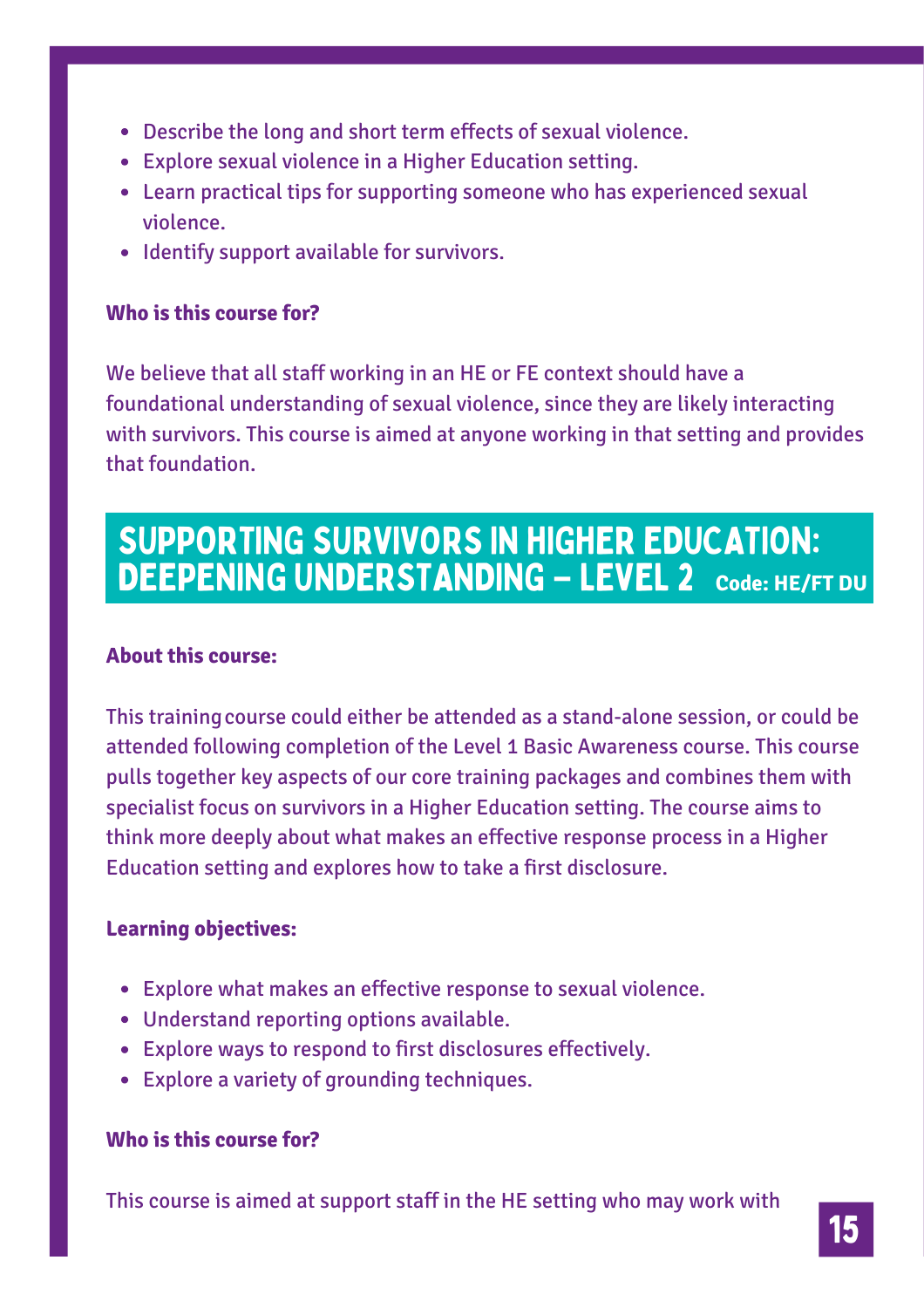survivors of sexual violence, or who may be likely to receive a first disclosure.

#### CONSENT IN UNIVERSITIES **Code:HE/CU**

#### **About this course**:

This workshop aims to introduce conversations around consent, sexual relationships and sexual violence to university students.

#### **Learning objectives**

- Understand legal definitions of consent.
- Explore the prevalence of sexual violence.
- Understand consent in practice.
- Gain a basic understanding of trauma responses and the brain.
- Explore gender norms and their impact on consent.
- Consider what we can do: bystander intervention and support available.

#### **Who is this course for?**

Any students of university age who would benefit from a deeper understanding of conversations around consent and healthy sexual relationships.